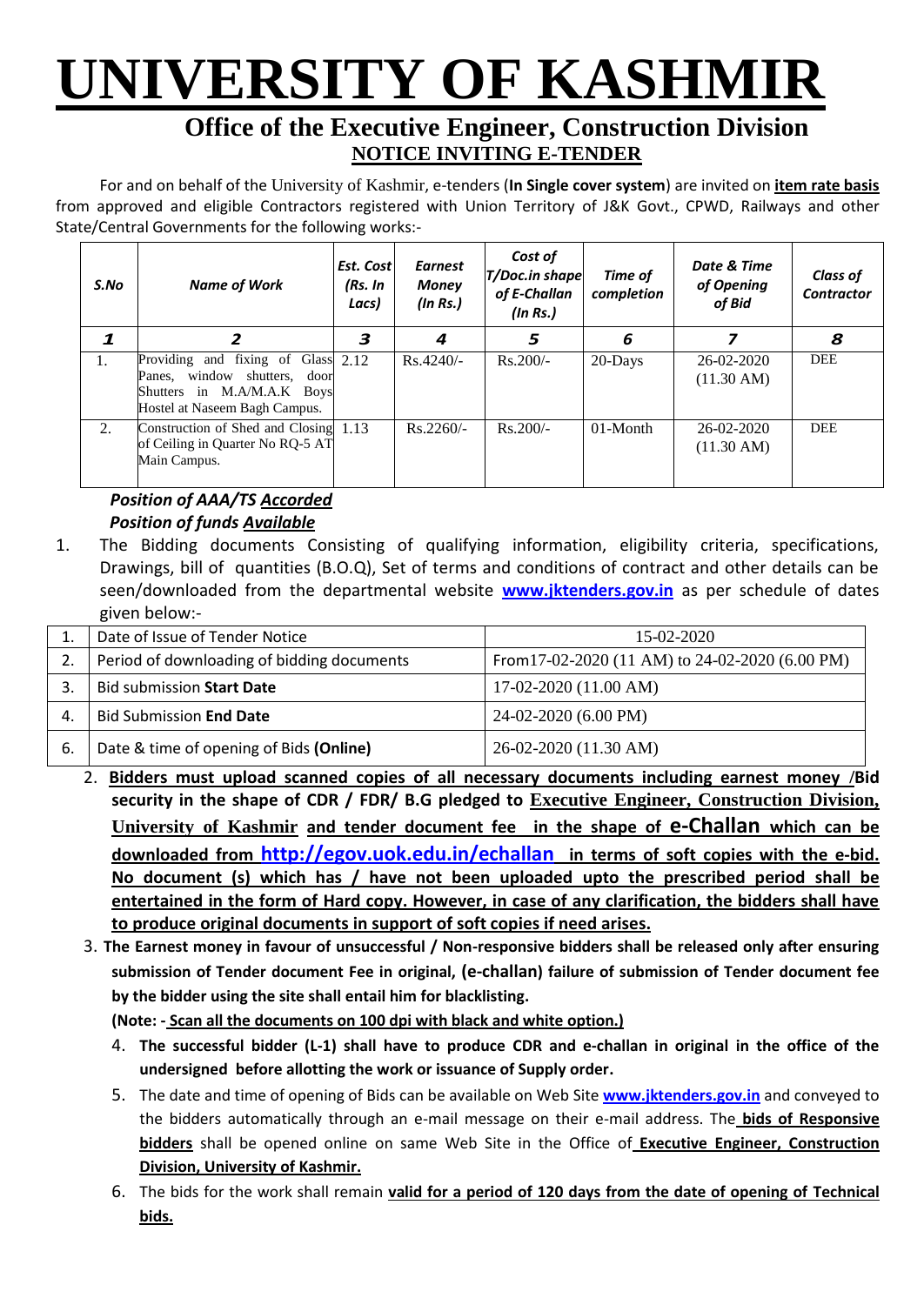- 7. The earnest money shall be forfeited, If:-
- *a. Any bidder/ tenderer withdraw his bid/ tender during the period of bid validity or make any modifications in the terms and conditions of the bid.*
- *b. Failure of Successful bidder to furnish the required performance security within the specified time limit.*
- *c. Failure of Successful bidder to execute the agreement within 28 days after fixation of contract.*

### 8. **Instruction to bidders regarding e-tendering process.**

- 8.1. Bidders are advised to download bid submission manual from the "Downloads" option as well as from "Bidders Manual Kit" on website [www.jktenders.gov.into](http://www.pmgsytendersjk.gov.into/) acquaint bid submission process.
- 8.2. To participate in bidding process, bidders have to get 'Digital Signature Certificate (DSC)' as per Information Technology Act-2000. Bidders can get digital certificate from any approved Vendor.
- 8.3. The bidders have to submit their bids online in electronic format with digital Signature. No bid will be accepted in physical form.
- 6.4. Bids will be opened online as per time schedule mentioned in Para-1.
- 6.5 The Department will not be responsible for delay in online submission due to any reasons.
- 9. Bidders are advised not to make any change in BOQ (Bill of Quantities) contents. In no case they should attempt to create similar BOQ manually. The BOQ downloaded should be used for filling the item rate inclusive of all taxes and it should be saved with the same name as it contains.
- 10. **Price escalation and Taxes:-** The unit rates and prices shall be quoted by the bidder entirely in **Indian Rupees** and the rates quoted shall be deemed to include **price escalation and all taxes including CGST and SGST upto** completion of the work, unless otherwise specified. Deduction on account of taxes shall be made from the bills of the contractor on gross amount of the bill as per the rates prevailing at the time of recovery.
- 11. Bidders are advised to use **"My Documents"** area in their user on e-Tendering portal to store such documents as are required.
- 12. **In case of any specified project the relevant guidelines / standard bidding document shall be followed.**
- 13. **Instructions to Bidder (ITB)**
- *13.1. All bidders shall upload the following information and documents along with qualification criteria / qualification information with their bids:*
	- *a. Copies of original documents defining constitution/ legal status, place of registration and principal place of Business.*
- *b. Valid GST No. & PAN No. Acknowledgement receipt of Sales Tax Return Filed.*
- *13.2. The bidder at his own responsibility and risk should visit and examine the site of work and its surroundings before submission of bid.*
- *13.3. Non attendance of pre-bid meeting will not be cause of disqualification of the bidder.*
- *13.4. All documents relating to the bid shall be in the English Language.*
- *14. The Bidder shall have to use good quality approved materials at his own cost, no departmental supplies be made by the University*
- *14. If the bidder does not quote rate for any item of the rate list/quantity schedule, cost of such item/ items shall be deemed to be part of the overall/total contract value. No rate shall be allowed for such item / items in the allotment of contract.*

#### 14. **General Conditions of Contract:-**

- 14.1. The date of start of the work shall be reckoned within one week from the date of issuance of LOI/Contract allotment as the case may be.
- 14.2. **Penalty for delay in completion:-**In case of delay in completion of work beyond stipulated period of completion, penalty of Rs. 2000/- per day but up to maximum of 10% of the total contract shall be imposed.
- 14.3. **Time extension:-**Suitable time extension shall be granted in case of increase in scope of work and in the event of delay beyond control of contractor to be determined by the department.
- 14.4. **Advance Payments**:-No mobilization advance/equipment advance shall be paid unless otherwise specified in the SBD.
- 14.5. **Secured Advance**:-No secured advance is admissible unless otherwise specified.
- 14.6. **Retention Money: -** 10% shall be deducted from each running bill of the successful contractor which shall be released after virtual completion of work in all respects/when recommended.
- 14.7. **Schedule of Payment:-**The payment schedule shall be fixed after award of contract in favour of successful bidder, on the basis of availability of funds and value of work executed, shall be determined by the Engineer.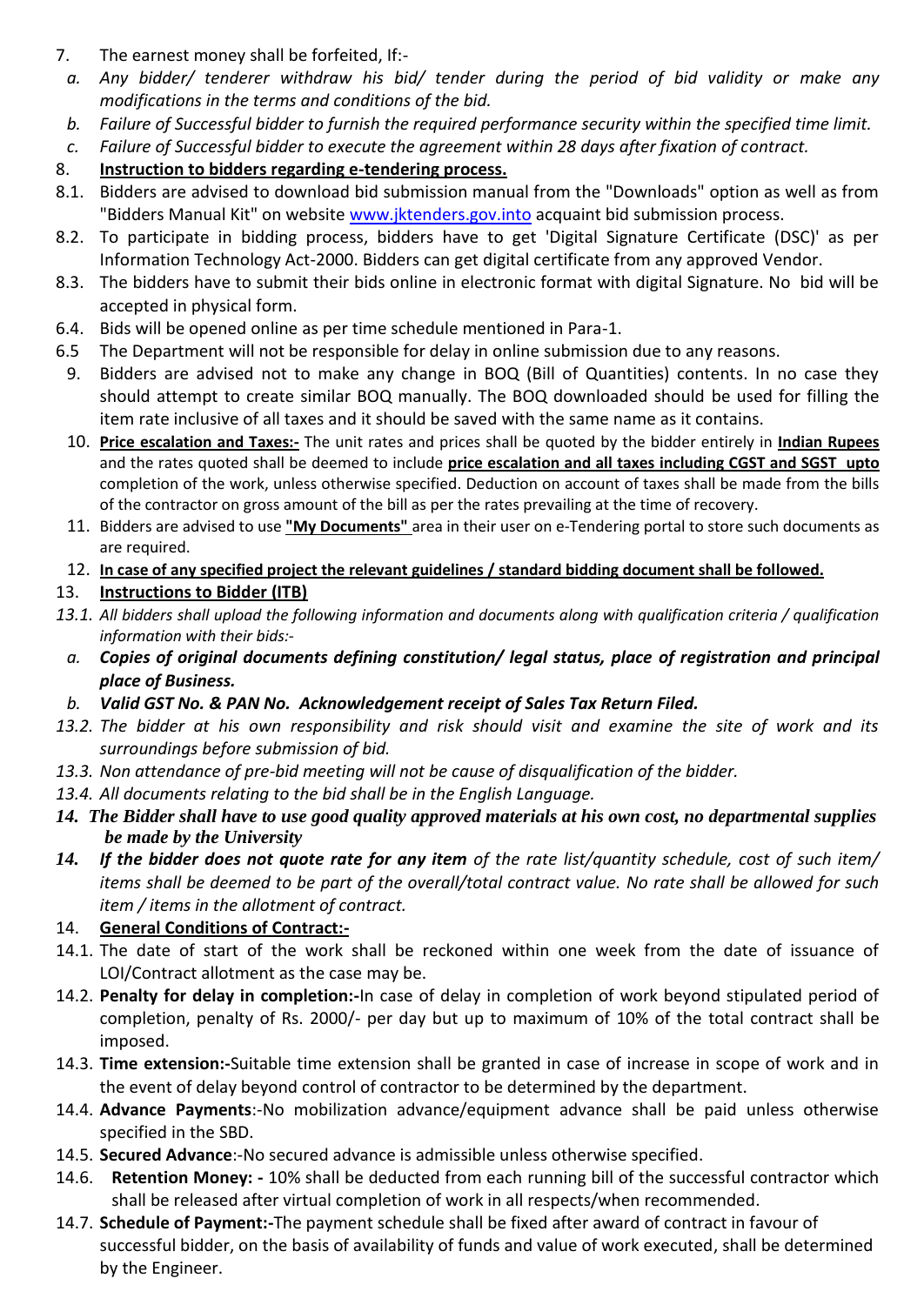- 14.8. **Amendment of bidding document:-**Before the deadline for submission of bids the employer may modify the bidding documents by issuing Addenda.
- 14.9. **The tender receiving authority reserves the right to accept or reject any tender or all tenders without assigning any reason thereof.**
- 14.10. **Unbalanced Bid:-** In case bid of the lowest bidder is found unbalanced, the successful bidder shall have to produce additional performance security in shape of CDR/ FDR /B.G within (7) days after opening of price bids, as per following break-up:-

| S.No | Percentage of unbalance bid viz., advertised cost on | <b>Additional</b>           |  |
|------|------------------------------------------------------|-----------------------------|--|
|      | account of Low rates                                 | <b>Performance Security</b> |  |
| 01.  | Upto and including 15% below                         | Nil                         |  |
| 02.  | Greater than 15% and up to 20% below.                | 3%                          |  |
| 03.  | Greater than 20% and up to 25% below.                | 3.5%                        |  |
| 04.  | Greater than 25% to 30% below                        | 4%                          |  |
|      | Greater than 30% below.                              | 5%                          |  |

**Additional security shall be released after successful completion of (6) months maintenance liability period.** *In case the rate/Rates quoted by the contactor to any item/items in the bill of quantities has/have been found higher than the estimated rate, then contractor will be called for negotiation of rate or will be allotted on the basis of calculations made as per book of analysis of rates 2016 CPWD keeping in view the present market rate.* 

- 14.11. **Restoration of work: -** On completion of contract the contractor shall be responsible to remove all un-used material and restore all work in its original position at his own cost.
- 14.12. **Traffic regulations:-**The contractor is bound to adhere to traffic regulations as is applicable from time to time and ensure arrangements of smooth regulation of traffic during execution of work.
- 14.13. **Arbitration:-** The arbitration shall be conducted in accordance with the arbitration procedure stated in the J&K conciliation and Arbitration Act No:-xxxv of 1997 issued vide SRO No:-403 vide Notification of J&K Govt., "Law Department" 11th December-1997.
- 14.14. **Defective Liability period:** The DLP shall be commenced from the date of certified completion of work and period shall be 6 months.
- 14.15. In case the agency fails to execute the work, the deposits in the shape of CDR and Additional performance

guarantee shall be liable for forfeiture besides initiating other punitive actions against the defaulter without

serving any notice.

14.16. **ALL KEY CONSTRUCTION MATERIALshall have to be strictly as per prescribed specifications and approval of the Engineer In-charge.** 

The CDR shall be released after (6) six months from completion of the work and satisfactory maintenance for such period.

- 14.17. Failure on part of the contractor to fulfill his obligations of maintenance schedules shall result in forfeiture of the deposits held for this purpose as well as the CDR for this work.
- 14.18. **Safety: -** The contractor shall be responsible for safety of all activities at site of work.
- 14.19. **Discoveries**: Anything of historical or other interest or of significant value unexpectedly discovered on the site shall be the property of University.
- 14.20. **Tests**:-The contractor shall be solely responsible for carrying out the mandatory tests required for the quality control at his own cost (if applicable).
- 14.21. **Termination**: The employer may terminate the contract if the contractor causes a fundamental breach of the contract.

#### 14.22. **Fundamental breach of contract will include:-**

- *a. Continuous stoppage of Work for a period of 30 days without authorization of Engineer in-charge.*
- **b.** *Contractor is declared bankrupt.*
- *c. Any evidence of involvement of contractor in corrupt practices.*
- *d. If the contractor indulges in willful disregard of the quality control measures put in place by the department.*
- *e. Contractor delays the completion of work beyond stipulated time of completion.*
- *f. Pursuant to the process of termination of defaulted contract, the employer reserves the right to invite fresh tender for the balance work at the risk and cost of defaulting contractor.*
- *g. If in case contractor failed to start /complete the work, within the stipulated time period, his CDR/Earnest Money shall be forfeited after termination of the contract. Besides, defaulting contractor shall be debarred from taking works in R&B Department at least for one year.*
- 14.23. **Major Labor Laws applicable to establishment engaged in building and other construction Work:-**